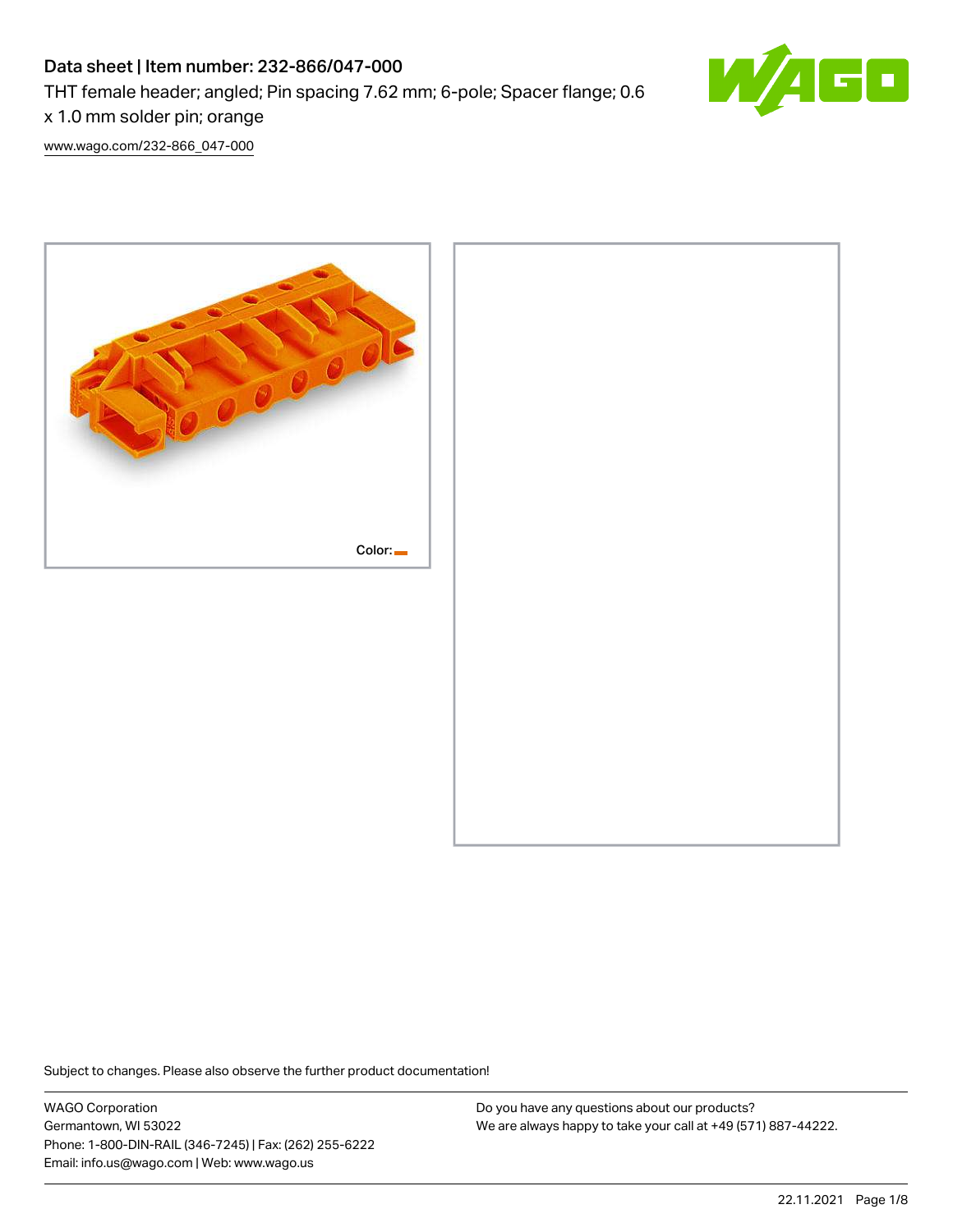



# Item description

- $\blacksquare$ Horizontal or vertical PCB mounting via straight or angled solder pins
- $\blacksquare$ For board-to-board and board-to-wire connections
- П Touch-proof PCB outputs
- $\blacksquare$ Easy-to-identify PCB inputs and outputs
- $\blacksquare$ With coding fingers

# Data

# Notes

Safety information 1 The MCS – MULTI CONNECTION SYSTEM includes connectors without breaking capacity in accordance with DIN EN 61984. When used as intended, these connectors must not be connected /disconnected when live or under load. The circuit design should

Subject to changes. Please also observe the further product documentation!  $\mathbf{e}$ 

WAGO Corporation Germantown, WI 53022 Phone: 1-800-DIN-RAIL (346-7245) | Fax: (262) 255-6222 Email: info.us@wago.com | Web: www.wago.us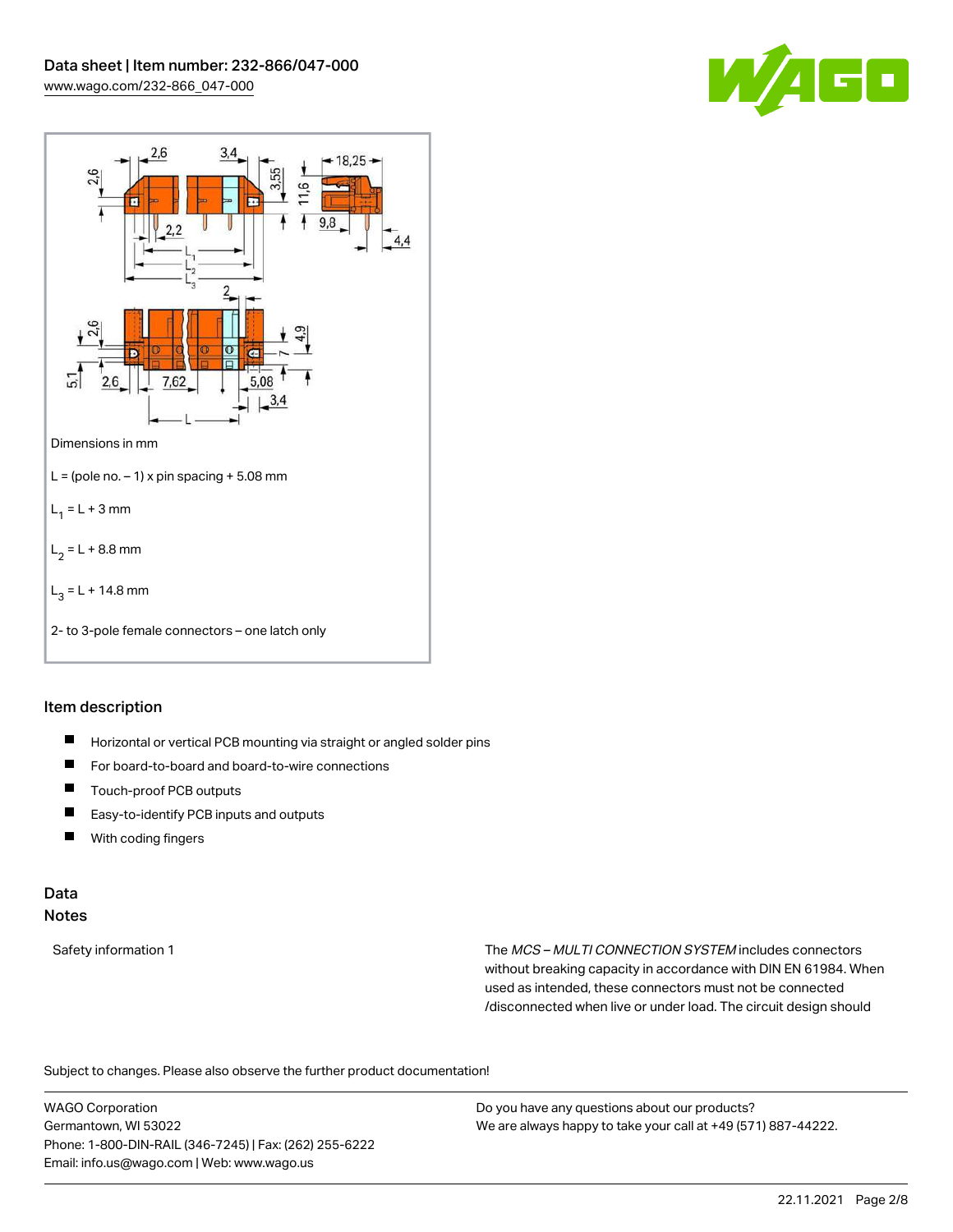

|           | ensure header pins, which can be touched, are not live when<br>unmated. |
|-----------|-------------------------------------------------------------------------|
| Variants: | Other pole numbers                                                      |
|           | 3.8 mm pin projection for male headers with straight solder pins        |
|           | Gold-plated or partially gold-plated contact surfaces                   |
|           | Other versions (or variants) can be requested from WAGO Sales or        |
|           | configured at https://configurator.wago.com/                            |
|           |                                                                         |

# Electrical data

## IEC Approvals

| Ratings per                 | IEC/EN 60664-1                                                        |
|-----------------------------|-----------------------------------------------------------------------|
| Rated voltage (III / 3)     | 500 V                                                                 |
| Rated surge voltage (III/3) | 6 <sub>k</sub> V                                                      |
| Rated voltage (III/2)       | 630 V                                                                 |
| Rated surge voltage (III/2) | 6 kV                                                                  |
| Nominal voltage (II/2)      | 1000 V                                                                |
| Rated surge voltage (II/2)  | 6 <sub>k</sub> V                                                      |
| Rated current               | 12A                                                                   |
| Legend (ratings)            | $(III / 2)$ $\triangle$ Overvoltage category III / Pollution degree 2 |

## UL Approvals

| Approvals per                  | UL 1059 |
|--------------------------------|---------|
| Rated voltage UL (Use Group B) | 300 V   |
| Rated current UL (Use Group B) | 15A     |
| Rated voltage UL (Use Group D) | 300 V   |
| Rated current UL (Use Group D) | 10 A    |

# Ratings per UL

| Rated voltage UL 1977 | 600 V |
|-----------------------|-------|
| Rated current UL 1977 | 3 P   |

## CSA Approvals

| Approvals per                   | CSA   |
|---------------------------------|-------|
| Rated voltage CSA (Use Group B) | 300 V |
| Rated current CSA (Use Group B) | 15 A  |
| Rated voltage CSA (Use Group D) | 300 V |
| Rated current CSA (Use Group D) | 10 A  |

Subject to changes. Please also observe the further product documentation!

| WAGO Corporation                                       | Do you have any questions about our products?                 |
|--------------------------------------------------------|---------------------------------------------------------------|
| Germantown, WI 53022                                   | We are always happy to take your call at +49 (571) 887-44222. |
| Phone: 1-800-DIN-RAIL (346-7245)   Fax: (262) 255-6222 |                                                               |
| Email: info.us@wago.com   Web: www.wago.us             |                                                               |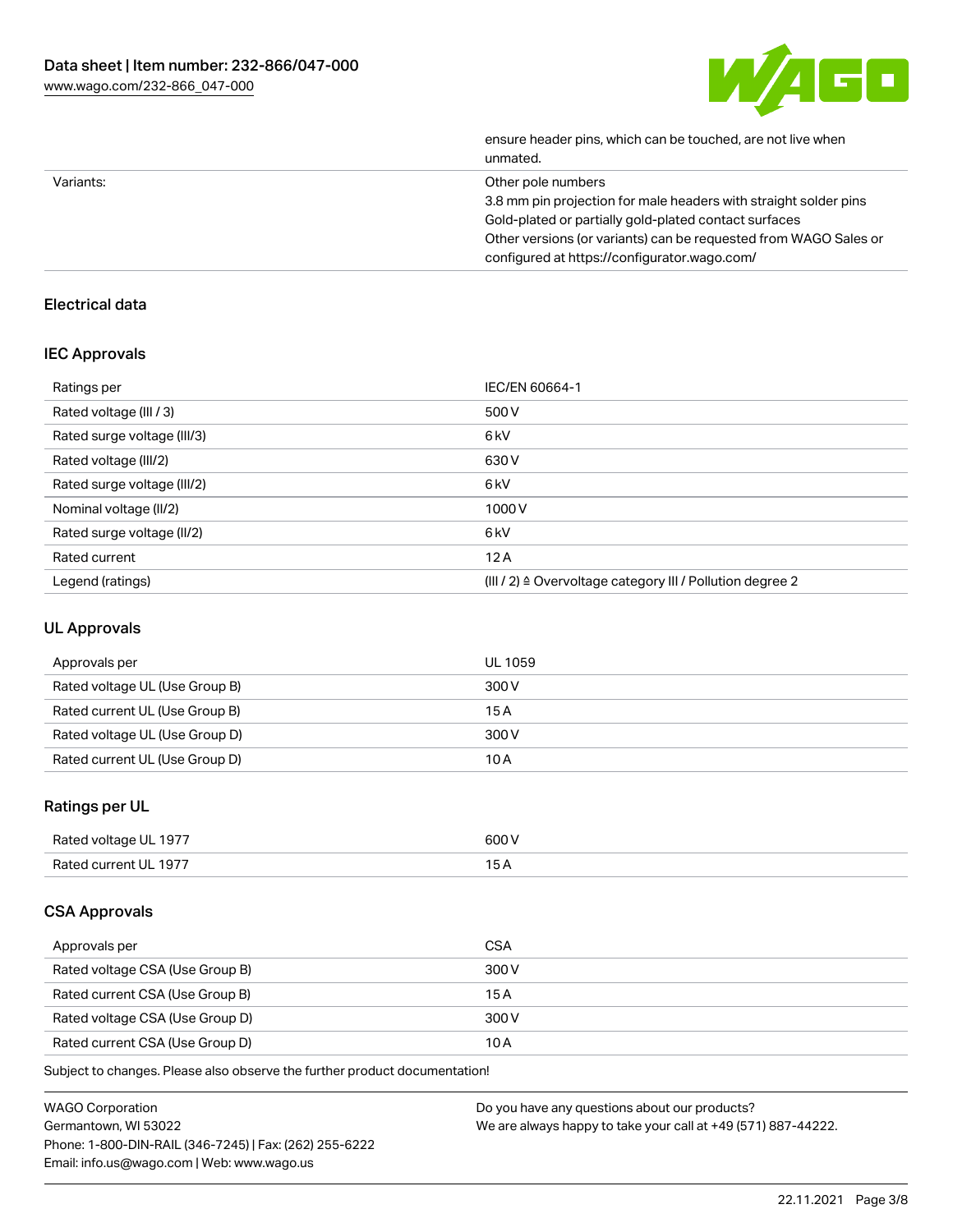

# Connection data

| Total number of potentials |  |
|----------------------------|--|
| Number of connection types |  |
| Number of levels           |  |

### Connection 1

| Number of poles |  |
|-----------------|--|
|                 |  |

# Physical data

| Pin spacing                          | 7.62 mm / 0.3 inch    |
|--------------------------------------|-----------------------|
| Width                                | 57.98 mm / 2.283 inch |
| Height                               | 16.6 mm / 0.654 inch  |
| Height from the surface              | 11.6 mm / 0.457 inch  |
| Depth                                | 18.25 mm / 0.719 inch |
| Solder pin length                    | $5 \,\mathrm{mm}$     |
| Solder pin dimensions                | $0.6 \times 1$ mm     |
| Drilled hole diameter with tolerance | $1.3$ $(+0.1)$ mm     |

### Mechanical data

| Mounting type | Mounting flange             |
|---------------|-----------------------------|
| Mounting type | Flush feed-through mounting |
|               | Panel mounting              |

# Plug-in connection

| Contact type (pluggable connector) | Female header |
|------------------------------------|---------------|
| Connector (connection type)        | for PCB       |
| Mismating protection               | No            |
| Mating direction to the PCB        | 0°            |
| Locking of plug-in connection      | Without       |

# PCB contact

| PCB Contact                         | тнт                                        |
|-------------------------------------|--------------------------------------------|
| Solder pin arrangement              | over the entire female connector (in-line) |
| Number of solder pins per potential |                                            |

Subject to changes. Please also observe the further product documentation!

| <b>WAGO Corporation</b>                                | Do you have any questions about our products?                 |
|--------------------------------------------------------|---------------------------------------------------------------|
| Germantown, WI 53022                                   | We are always happy to take your call at +49 (571) 887-44222. |
| Phone: 1-800-DIN-RAIL (346-7245)   Fax: (262) 255-6222 |                                                               |
| Email: info.us@wago.com   Web: www.wago.us             |                                                               |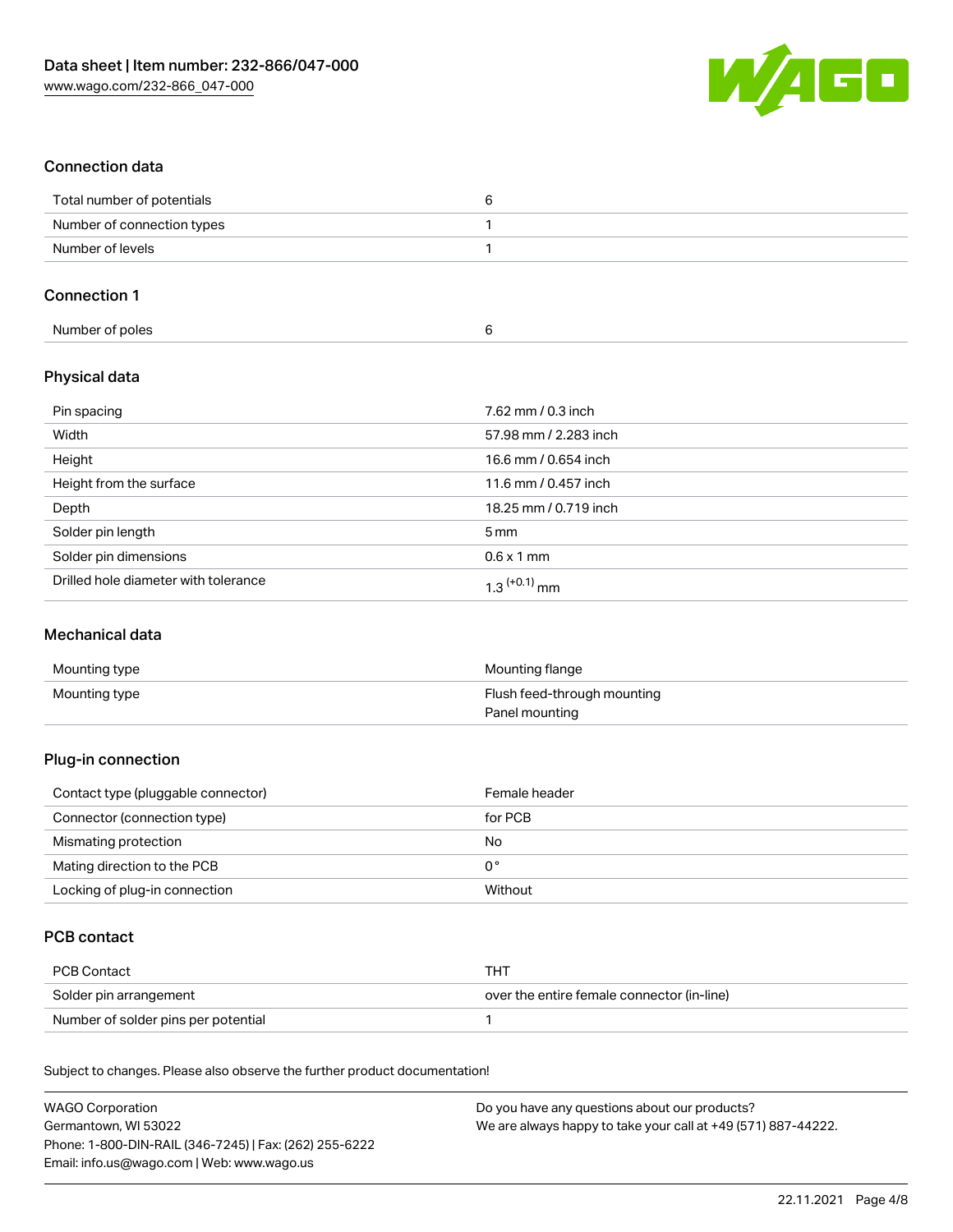

#### Material data

| Color                       | orange           |
|-----------------------------|------------------|
| Material group              |                  |
| Insulation material         | Polyamide (PA66) |
| Flammability class per UL94 | V <sub>0</sub>   |
| Contact material            | Copper alloy     |
| Contact plating             | tin-plated       |
| Fire load                   | 0.153 MJ         |
| Weight                      | 7.4g             |

## Environmental requirements

# Commercial data

| Product Group         | 3 (Multi Conn. System) |
|-----------------------|------------------------|
| PU (SPU)              | 25 Stück               |
| Packaging type        | box                    |
| Country of origin     | DE                     |
| <b>GTIN</b>           | 4044918580281          |
| Customs tariff number | 8536694040             |

# Approvals / Certificates

#### Ship Approvals

| Logo               | Approval                                  | <b>Additional Approval Text</b> | Certificate<br>name                |
|--------------------|-------------------------------------------|---------------------------------|------------------------------------|
| ABS<br><b>SALE</b> | <b>ABS</b><br>American Bureau of Shipping | $\overline{\phantom{0}}$        | $19-$<br>HG15869876-<br><b>PDA</b> |
|                    | <b>DNV GL</b>                             | $\overline{\phantom{0}}$        | TAE000016Z                         |
|                    | Det Norske Veritas, Germanischer Lloyd    |                                 |                                    |

#### UL-Approvals

|      |                                |                                 | Certificate |
|------|--------------------------------|---------------------------------|-------------|
| Logo | Approval                       | <b>Additional Approval Text</b> | name        |
|      | UR                             | <b>UL 1977</b>                  | E45171      |
| Б    | Underwriters Laboratories Inc. |                                 |             |

Subject to changes. Please also observe the further product documentation!

| WAGO Corporation                                       | Do you have any questions about our products?                 |
|--------------------------------------------------------|---------------------------------------------------------------|
| Germantown, WI 53022                                   | We are always happy to take your call at +49 (571) 887-44222. |
| Phone: 1-800-DIN-RAIL (346-7245)   Fax: (262) 255-6222 |                                                               |
| Email: info.us@wago.com   Web: www.wago.us             |                                                               |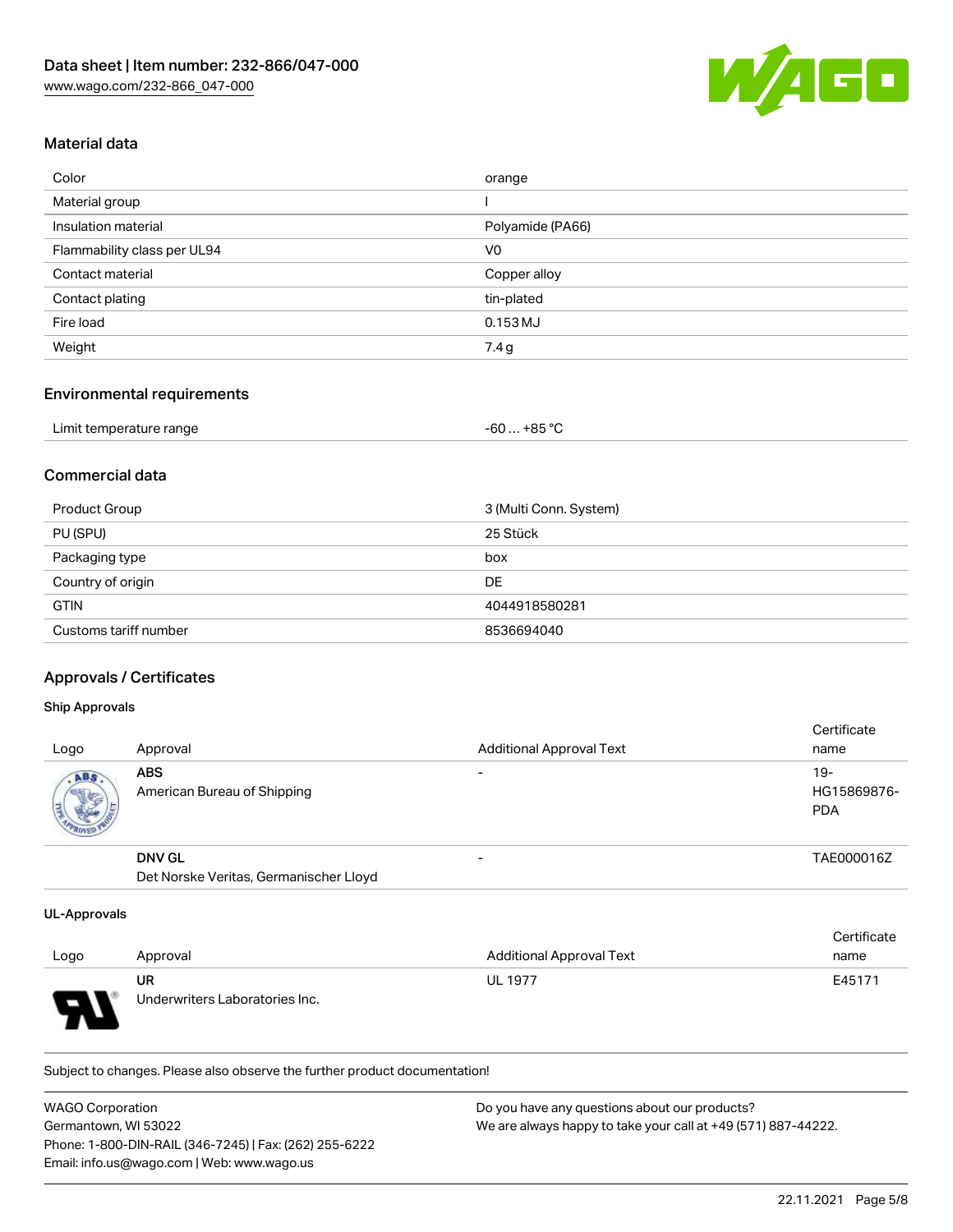



UR Underwriters Laboratories Inc.

Phone: 1-800-DIN-RAIL (346-7245) | Fax: (262) 255-6222

Email: info.us@wago.com | Web: www.wago.us

UL 1059 E45172

# Counterpart

|                   | ltem no.731-636                                                                                                           | www.wago.com/731-636 |
|-------------------|---------------------------------------------------------------------------------------------------------------------------|----------------------|
| <b>CONTRACTOR</b> | 1-conductor male connector; CAGE CLAMP®; 2.5 mm <sup>2</sup> ; Pin spacing 7.62 mm; 6-pole; 2,50 mm <sup>2</sup> ; orange |                      |

## Optional accessories

#### Testing accessories

| Testing accessories                                       |                                                                                                                                                                        |                                                                                                                |               |                      |  |
|-----------------------------------------------------------|------------------------------------------------------------------------------------------------------------------------------------------------------------------------|----------------------------------------------------------------------------------------------------------------|---------------|----------------------|--|
| Item no.: 210-136<br>Test plug; 2 mm Ø; with 500 mm cable |                                                                                                                                                                        | www.wago.com/210-136                                                                                           |               |                      |  |
|                                                           | Item no.: 231-662                                                                                                                                                      | Test plugs for female connectors; for 7.5 mm and 7.62 mm pin spacing; 2,50 mm <sup>2</sup> ; light gray        |               | www.wago.com/231-662 |  |
| <b>Downloads</b><br>Documentation                         |                                                                                                                                                                        |                                                                                                                |               |                      |  |
| <b>Additional Information</b><br>Technical explanations   |                                                                                                                                                                        | 2019 Apr 3                                                                                                     | pdf<br>2.0 MB | Download             |  |
| <b>CAD files</b>                                          |                                                                                                                                                                        |                                                                                                                |               |                      |  |
| <b>CAE</b> data                                           |                                                                                                                                                                        |                                                                                                                |               |                      |  |
|                                                           | EPLAN Data Portal 232-866/047-000                                                                                                                                      |                                                                                                                | <b>URL</b>    | Download             |  |
|                                                           | EPLAN Data Portal 232-866/047-000                                                                                                                                      |                                                                                                                | <b>URL</b>    | Download             |  |
| <b>PCB Design</b>                                         |                                                                                                                                                                        |                                                                                                                |               |                      |  |
|                                                           | Symbol and Footprint 232-866/047-000                                                                                                                                   |                                                                                                                | URL           | Download             |  |
|                                                           | CAx data for your PCB design, consisting of "schematic symbols and PCB footprints",<br>allow easy integration of the WAGO component into your development environment. |                                                                                                                |               |                      |  |
|                                                           | Subject to changes. Please also observe the further product documentation!                                                                                             |                                                                                                                |               |                      |  |
| <b>WAGO Corporation</b><br>Germantown, WI 53022           |                                                                                                                                                                        | Do you have any questions about our products?<br>We are always happy to take your call at +49 (571) 887-44222. |               |                      |  |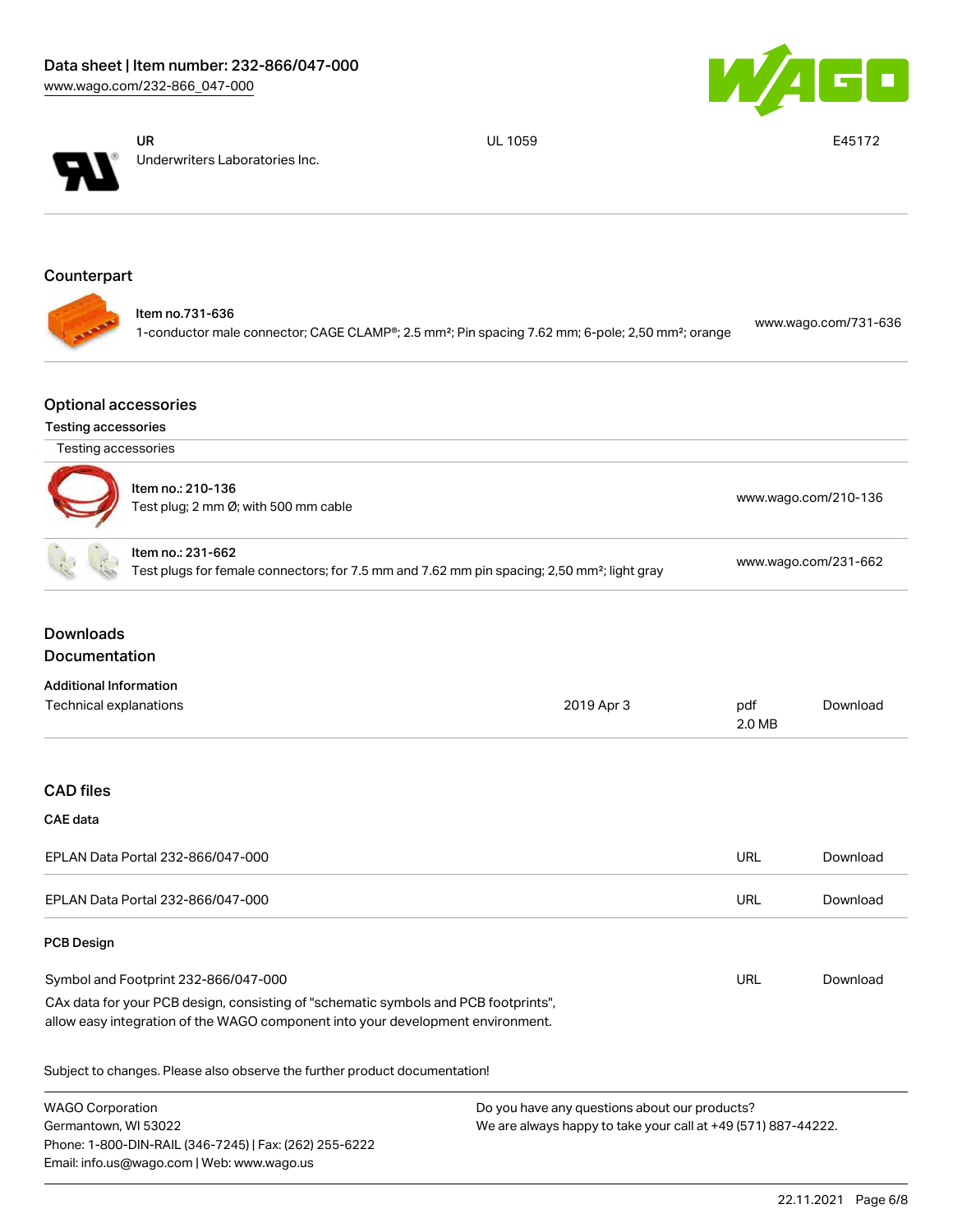#### Supported formats:

- $\blacksquare$ Accel EDA 14 & 15
- $\blacksquare$ Altium 6 to current version
- $\blacksquare$ Cadence Allegro
- $\blacksquare$ **DesignSpark**
- $\blacksquare$ Eagle Libraries
- $\blacksquare$ KiCad
- $\blacksquare$ Mentor Graphics BoardStation
- $\blacksquare$ Mentor Graphics Design Architect
- $\blacksquare$ Mentor Graphics Design Expedition 99 and 2000
- $\blacksquare$ OrCAD 9.X PCB and Capture
- $\blacksquare$ PADS PowerPCB 3, 3.5, 4.X, and 5.X
- $\blacksquare$ PADS PowerPCB and PowerLogic 3.0
- $\blacksquare$ PCAD 2000, 2001, 2002, 2004, and 2006
- $\blacksquare$ Pulsonix 8.5 or newer
- $\blacksquare$ STL
- 3D STEP П
- $\blacksquare$ TARGET 3001!
- $\blacksquare$ View Logic ViewDraw
- П Quadcept
- $\blacksquare$ Zuken CadStar 3 and 4
- Zuken CR-5000 and CR-8000 П

PCB Component Libraries (EDA), PCB CAD Library Ultra Librarian

### Environmental Product Compliance

#### Compliance Search

Environmental Product Compliance 232-866/047-000 THT female header; angled; Pin spacing 7.62 mm; 6-pole; Spacer flange; 0.6 x 1.0 mm solder pin; orange URL [Download](https://www.wago.com/global/d/ComplianceLinkMediaContainer_232-866_047-000)

#### Installation Notes

Application

Subject to changes. Please also observe the further product documentation!

WAGO Corporation Germantown, WI 53022 Phone: 1-800-DIN-RAIL (346-7245) | Fax: (262) 255-6222 Email: info.us@wago.com | Web: www.wago.us